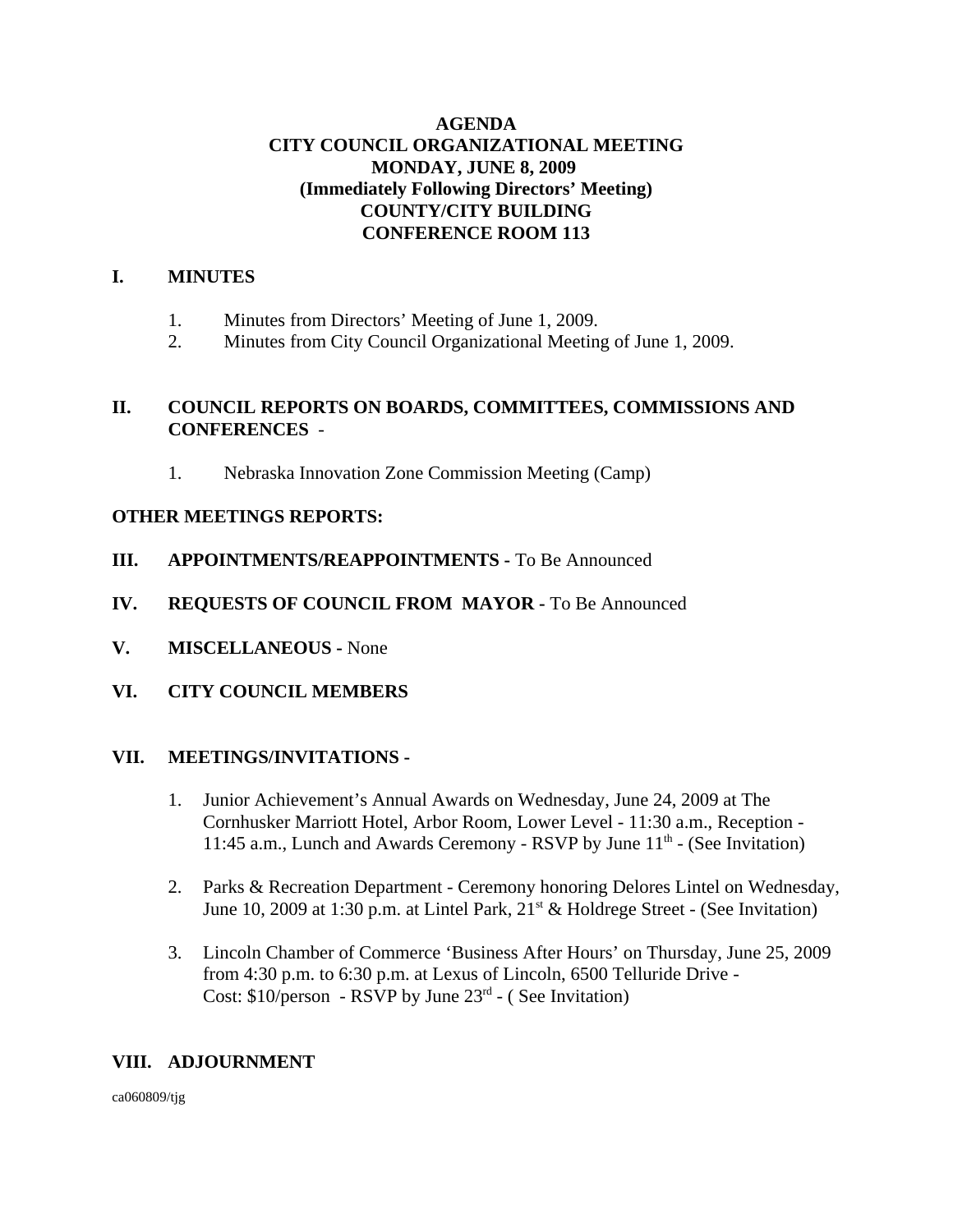# **MINUTES CITY COUNCIL ORGANIZATIONAL MEETING MONDAY, JUNE 8, 2009**

- **Present:** Jon Camp Jonathan Cook Gene Carroll Adam Hornung Jayne Snyder
- **Absent:** Doug Emery John Spatz
- **Others Present:** Rick Hoppe, Aide to the Mayor Trish Owen, Aide to the Mayor Milo Mumgaard, Mayor's Office

Councilman Camp opened the meeting at 12:11 p.m. Location of the Open Meetings Act had been announced.

#### **I. MINUTES**

- 1. Minutes from Directors' Meeting of June 1, 2009.
- 2. Minutes from City Council Organizational Meeting of June 1, 2009.

The Directors' Meeting minutes of June 1, 2009 were approved by acclamation. The City Council Organizational Meeting minutes carried over to June 15, 2009.

#### **II. COUNCIL REPORTS ON BOARDS, COMMITTEES, COMMISSIONS AND CONFERENCES**

# **1. Nebraska Innovation Zone Commission Meeting (NIZC) Camp**

Camp explained this is the I-80 Corridor Commission, with approximately a year left.

Two main elements being worked on are 1) design standards, with copies for interested parties. Some communities are more restrictive with some stating they could not afford and looking to the Commission for help. Number 2) the Federal Fly Back, happening on August  $20<sup>th</sup>$  at the Staff Museum. The goal of the Commission will be to do PR as the Congressional delegation, Executive Director of the Chamber of Commerce, and other speakers will be in attendance. Possibly get the I-80 Zone Commission national publicity.

# **OTHER MEETINGS REPORTS:**

# **III. APPOINTMENTS/REAPPOINTMENTS**

Mumgaard reported there is activity regarding several boards and will have input within the next few weeks.

Camp inquired about the Planning Commission vacancy. Are names already submitted, or could Council send nominations? Mumgaard replied they have been receiving names. Camp thought this Commission would try to have different segments, whether County or City, and are there position